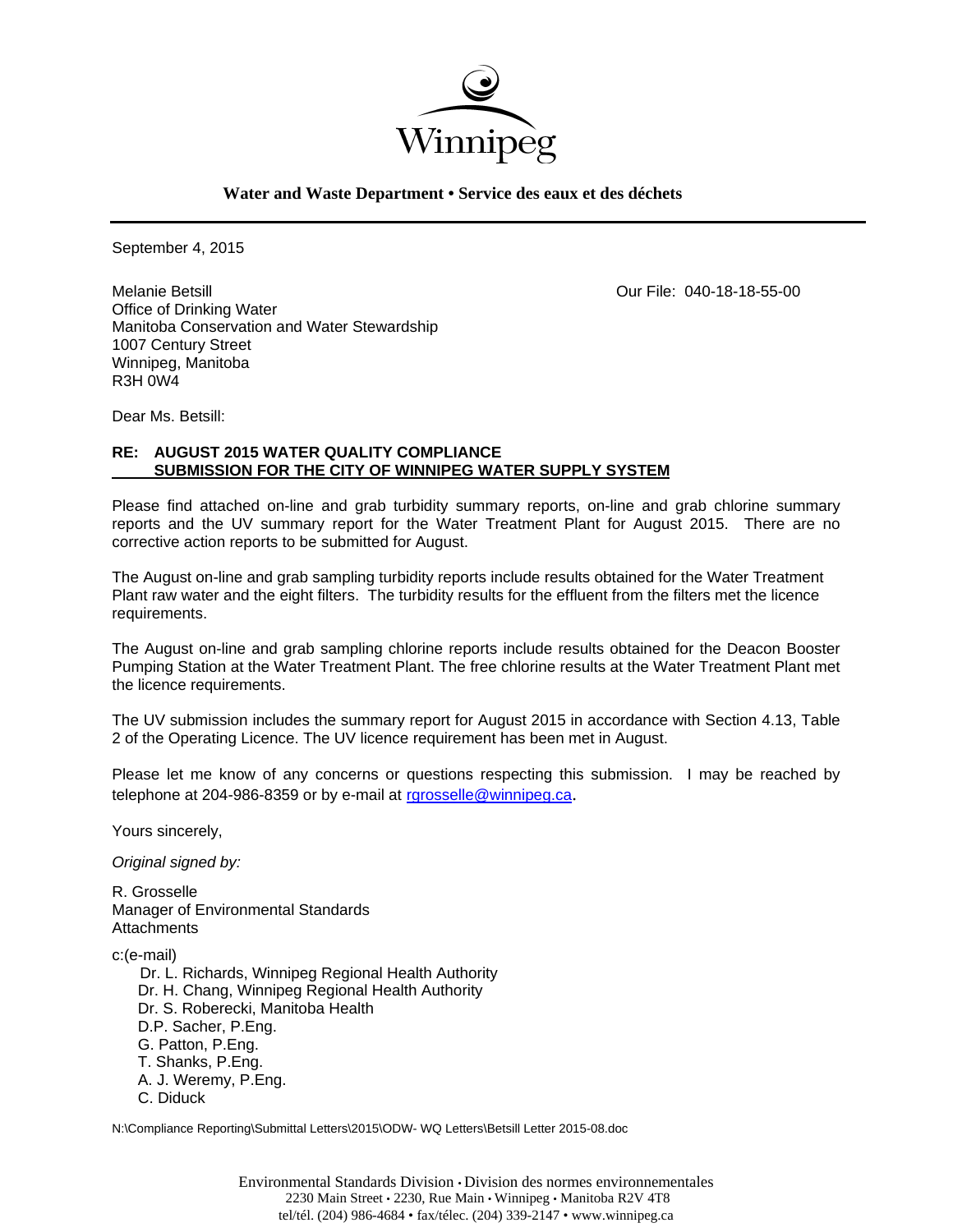

# **CITY OF WINNIPEG**

## WATER AND WASTE DEPARTMENT

WATER SERVICES

#### Water System Code: **252.00** Licence Number: **PWS-09-412 AA**

| WATER TREATMENT PLANT TURBIDITY ON-LINE MONITORING REPORT |
|-----------------------------------------------------------|
|-----------------------------------------------------------|

|                                                                                                    | August 2015 Turbidity (NTU)                                                                 |      |           |                  |      |                  |           |                  |      |                  |      |                  |      |                  |      |                  |      |                  |  |
|----------------------------------------------------------------------------------------------------|---------------------------------------------------------------------------------------------|------|-----------|------------------|------|------------------|-----------|------------------|------|------------------|------|------------------|------|------------------|------|------------------|------|------------------|--|
|                                                                                                    |                                                                                             | Raw  | Filter #1 |                  |      | Filter #2        | Filter #3 |                  |      | Filter #4        |      | Filter #5        |      | Filter #6        |      | Filter #7        |      |                  |  |
|                                                                                                    | Date                                                                                        | Avg  | Avg       | Max              | Avg  | Max              | Avg       | Max              | Avg  | Max              | Avg  | Max              | Avg  | Max              |      | Max<br>Avg       |      | Max<br>Avg       |  |
|                                                                                                    | 1/08/2015                                                                                   | 2.06 | 0.03      | 0.06             | 0.04 | 0.06             | 0.07      | 0.10             | 0.02 | 0.05             | 0.04 | 0.08             | 0.05 | 0.06             | 0.04 | 0.08             | 0.01 | 0.01             |  |
|                                                                                                    | 2/08/2015                                                                                   | 2.14 | 0.04      | 0.05             | 0.04 | 0.07             | 0.07      | 0.13             | 0.03 | 0.05             | 0.05 | 0.08             | 0.06 | 0.09             | 0.05 | 0.06             | 0.01 | 0.04             |  |
|                                                                                                    | 3/08/2015                                                                                   | 2.52 | 0.03      | 0.08             | 0.04 | 0.05             | 0.06      | 0.14             | 0.03 | 0.07             | 0.05 | 0.07             | 0.05 | 0.10             | 0.06 | 0.10             | 0.01 | 0.01             |  |
|                                                                                                    | 4/08/2015                                                                                   | 2.23 | 0.04      | 0.05             | 0.04 | 0.09             | 0.08      | 0.10             | 0.03 | 0.07             | 0.05 | 0.09             | 0.06 | 0.08             | 0.05 | 0.08             | 0.01 | 0.01             |  |
|                                                                                                    | 5/08/2015                                                                                   | 2.39 | 0.04      | 0.08             | 0.04 | 0.07             | 0.06      | 0.14             | 0.03 | 0.05             | 0.04 | 0.08             | 0.05 | 0.23             | 0.05 | 0.06             | 0.01 | 0.01             |  |
|                                                                                                    | 6/08/2015                                                                                   | 2.26 | 0.03      | 0.08             | 0.04 | 0.07             | 0.07      | 0.09             | 0.03 | 0.06             | 0.05 | 0.07             | 0.05 | 0.09             | 0.05 | 0.09             | 0.01 | 0.01             |  |
|                                                                                                    | 7/08/2015                                                                                   | 2.42 | 0.04      | 0.05             | 0.05 | 0.08             | 0.07      | 0.14             | 0.03 | 0.04             | 0.04 | 0.07             | 0.07 | 0.09             | 0.04 | 0.09             | 0.01 | 0.05             |  |
|                                                                                                    | 8/08/2015                                                                                   | 2.45 | 0.04      | 0.08             | 0.05 | 0.13             | 0.06      | 0.17             | 0.04 | 0.08             | 0.03 | 0.06             | 0.07 | 0.12             | 0.05 | 0.07             | 0.01 | 0.01             |  |
|                                                                                                    | 9/08/2015                                                                                   | 2.34 | 0.03      | 0.09             | 0.06 | 0.08             | 0.06      | 0.19             | 0.03 | 0.09             | 0.05 | 0.11             | 0.06 | 0.23             | 0.04 | 0.11             | 0.01 | 0.19             |  |
|                                                                                                    | 10/08/2015                                                                                  | 2.32 | 0.03      | 0.09             | 0.06 | 0.13             | 0.08      | 0.11             | 0.03 | 0.08             | 0.04 | 0.11             | 0.07 | 0.10             | 0.04 | 0.12             | 0.01 | 0.11             |  |
|                                                                                                    | 11/08/2015                                                                                  | 2.26 | 0.05      | 0.09             | 0.05 | 0.14             | 0.06      | 0.20             | 0.04 | 0.05             | 0.04 | 0.11             | 0.08 | 0.15             | 0.04 | 0.06             | 0.01 | 0.11             |  |
|                                                                                                    | 12/08/2015                                                                                  | 2.16 | 0.04      | 0.10             | 0.05 | 0.08             | 0.06      | 0.21             | 0.04 | 0.08             | 0.05 | 0.07             | 0.07 | 0.17             | 0.06 | 0.13             | 0.02 | 0.03             |  |
|                                                                                                    | 13/08/2015                                                                                  | 2.28 | 0.03      | 0.12             | 0.07 | 0.15             | 0.09      | 0.12             | 0.03 | 0.11             | 0.05 | 0.12             | 0.07 | 0.11             | 0.04 | 0.14             | 0.01 | 0.10             |  |
|                                                                                                    | 14/08/2015                                                                                  | 2.25 | 0.05      | 0.07             | 0.04 | 0.14             | 0.07      | 0.22             | 0.05 | 0.06             | 0.04 | 0.12             | 0.08 | 0.15             | 0.05 | 0.07             | 0.01 | 0.12             |  |
|                                                                                                    | 15/08/2015                                                                                  | 2.23 | 0.04      | 0.10             | 0.05 | 0.14             | 0.06      | 0.20             | 0.04 | 0.10             | 0.04 | 0.07             | 0.06 | 0.16             | 0.06 | 0.13             | 0.02 | 0.04             |  |
|                                                                                                    | 16/08/2015                                                                                  | 2.38 | 0.04      | 0.10             | 0.06 | 0.08             | 0.06      | 0.10             | 0.04 | 0.10             | 0.05 | 0.10             | 0.06 | 0.14             | 0.05 | 0.13             | 0.01 | 0.10             |  |
|                                                                                                    | 17/08/2015                                                                                  | 2.50 | 0.04      | 0.07             | 0.07 | 0.16             | 0.11      | 0.24             | 0.04 | 0.12             | 0.04 | 0.11             | 0.06 | 0.09             | 0.04 | 0.12             | 0.01 | 0.10             |  |
|                                                                                                    | 18/08/2015                                                                                  | 2.56 | 0.07      | 0.12             | 0.06 | 0.18             | 0.08      | 0.25             | 0.07 | 0.09             | 0.04 | 0.23             | 0.06 | 0.14             | 0.05 | 0.09             | 0.01 | 0.04             |  |
|                                                                                                    | 19/08/2015                                                                                  | 2.65 | 0.07      | 0.13             | 0.07 | 0.13             | 0.09      | 0.19             | 0.06 | 0.13             | 0.05 | 0.07             | 0.06 | 0.10             | 0.06 | 0.10             | 0.01 | 0.02             |  |
|                                                                                                    | 20/08/2015                                                                                  | 2.64 | 0.06      | 0.08             | 0.09 | 0.14             | 0.11      | 0.13             | 0.05 | 0.13             | 0.04 | 0.08             | 0.07 | 0.08             | 0.04 | 0.09             | 0.01 | 0.06             |  |
|                                                                                                    | 21/08/2015                                                                                  | 2.82 | 0.07      | 0.14             | 0.07 | 0.15             | 0.08      | 0.21             | 0.07 | 0.09             | 0.04 | 0.07             | 0.06 | 0.11             | 0.05 | 0.06             | 0.01 | 0.01             |  |
|                                                                                                    | 22/08/2015                                                                                  | 2.77 | 0.06      | 0.13             | 0.08 | 0.09             | 0.09      | 0.10             | 0.05 | 0.12             | 0.04 | 0.06             | 0.05 | 0.10             | 0.04 | 0.09             | 0.01 | 0.05             |  |
|                                                                                                    | 23/08/2015                                                                                  | 2.80 | 0.07      | 0.08             | 0.07 | 0.13             | 0.09      | 0.17             | 0.05 | 0.10             | 0.03 | 0.06             | 0.06 | 0.07             | 0.04 | 0.08             | 0.01 | 0.04             |  |
|                                                                                                    | 24/08/2015                                                                                  | 2.96 | 0.06      | 0.11             | 0.06 | 0.11             | 0.08      | 0.16             | 0.06 | 0.08             | 0.03 | 0.06             | 0.05 | 0.09             | 0.05 | 0.06             | 0.01 | 0.01             |  |
|                                                                                                    | 25/08/2015                                                                                  | 2.92 | 0.06      | 0.11             | 0.07 | 0.09             | 0.07      | 0.10             | 0.05 | 0.10             | 0.04 | 0.05             | 0.05 | 0.08             | 0.04 | 0.08             | 0.01 | 0.03             |  |
|                                                                                                    | 26/08/2015                                                                                  | 2.76 | 0.07      | 0.08             | 0.06 | 0.12             | 0.09      | 0.16             | 0.04 | 0.06             | 0.03 | 0.05             | 0.06 | 0.07             | 0.04 | 0.08             | 0.01 | 0.03             |  |
|                                                                                                    | 27/08/2015                                                                                  | 2.53 | 0.07      | 0.12             | 0.06 | 0.13             | 0.07      | 0.16             | 0.06 | 0.10             | 0.03 | 0.05             | 0.05 | 0.10             | 0.05 | 0.06             | 0.01 | 0.01             |  |
|                                                                                                    | 28/08/2015                                                                                  | 2.51 | 0.06      | 0.14             | 0.08 | 0.11             | 0.09      | 0.12             | 0.05 | 0.12             | 0.04 | 0.07             | 0.06 | 0.11             | 0.04 | 0.08             | 0.01 | 0.05             |  |
|                                                                                                    | 29/08/2015                                                                                  | 2.42 | 0.09      | 0.11             | 0.07 | 0.13             | 0.08      | 0.16             | 0.06 | 0.07             | 0.03 | 0.09             | 0.05 | 0.10             | 0.05 | 0.06             | 0.01 | 0.01             |  |
|                                                                                                    | 30/08/2015                                                                                  | 2.33 | 0.07      | 0.13             | 0.07 | 0.08             | 0.07      | 0.10             | 0.05 | 0.09             | 0.04 | 0.05             | 0.05 | 0.09             | 0.04 | 0.07             | 0.01 | 0.04             |  |
|                                                                                                    | 31/08/2015                                                                                  | 2.38 | 0.10      | 0.14             | 0.07 | 0.14             | 0.09      | 0.16             | 0.05 | 0.09             | 0.03 | 0.07             | 0.07 | 0.15             | 0.04 | 0.07             | 0.01 | 0.23             |  |
|                                                                                                    | Total Number of Measurements Taken, A:<br>Turbidity Standard for Monitoring Location (NTU): |      |           | 15849<br>0.30    |      | 13569<br>0.30    |           | 14529<br>0.30    |      | 13109<br>0.30    |      | 16314<br>0.30    |      | 16285<br>0.30    |      | 15006<br>0.30    |      | 15887<br>0.30    |  |
| Number of Measurements Meeting Standard, B:<br>Compliance with Turbidity Standard, C = B/A X 100%: |                                                                                             |      |           | 15849<br>100.00% |      | 13569<br>100.00% |           | 14529<br>100.00% |      | 13109<br>100.00% |      | 16314<br>100.00% |      | 16285<br>100.00% |      | 15006<br>100.00% |      | 15887<br>100.00% |  |

File Path: N:\Water Treatment Branch\Administration\Reports\Regulatory Submissions\Turbidity\2015\08-August

**Submitted By (Print): D.Merredew** 

Signature: Original signed by D.Merredew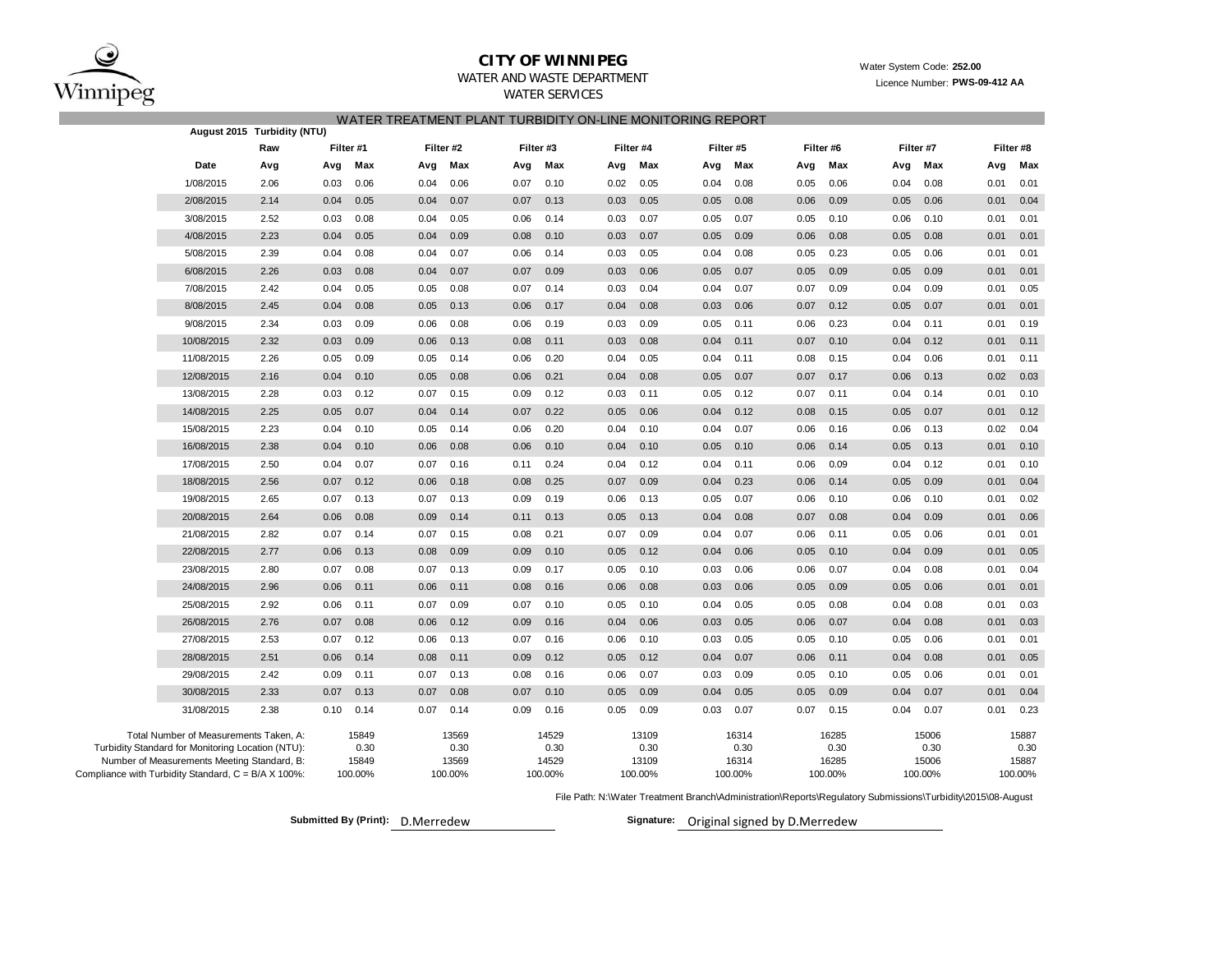

#### CITY OF WINNIPEG WATER AND WASTE DEPARTMENTENVIRONMENTAL STANDARDS DIVISION

#### **WATER TREATMENT PLANT TURBIDITY GRAB MONITORING REPORT**

| Water System Code: 252.00                          | <b>Turbidity (NTU)</b> |                  |           |           |           |                     |           |                     |                 |           |           |           |                     |           |                     |           |                     |           |
|----------------------------------------------------|------------------------|------------------|-----------|-----------|-----------|---------------------|-----------|---------------------|-----------------|-----------|-----------|-----------|---------------------|-----------|---------------------|-----------|---------------------|-----------|
| Licence No. PWS-09-412 AA                          |                        |                  |           |           |           |                     |           |                     |                 |           |           |           |                     |           |                     |           |                     |           |
| Date                                               |                        | <b>Raw Water</b> | Filter 1  |           |           | Filter <sub>2</sub> |           | Filter <sub>3</sub> | <b>Filter 4</b> |           | Filter 5  |           | Filter <sub>6</sub> |           | Filter <sub>7</sub> |           | Filter <sub>8</sub> |           |
|                                                    | Grab                   | Analyser         | Grab      | Analyser  | Grab      | Analyser            | Grab      | Analyser            | Grab            | Analyser  | Grab      | Analyser  | Grab                | Analyser  | Grab                | Analyser  | Grab                | Analyser  |
| 01-Aug-2015                                        | <b>NS</b>              | <b>NS</b>        | <b>NS</b> | <b>NS</b> | <b>NS</b> | <b>NS</b>           | <b>NS</b> | <b>NS</b>           | <b>NS</b>       | <b>NS</b> | <b>NS</b> | <b>NS</b> | <b>NS</b>           | <b>NS</b> | <b>NS</b>           | <b>NS</b> | <b>NS</b>           | <b>NS</b> |
| 02-Aug-2015                                        | <b>NS</b>              | <b>NS</b>        | <b>NS</b> | NS        | <b>NS</b> | <b>NS</b>           | <b>NS</b> | <b>NS</b>           | <b>NS</b>       | <b>NS</b> | <b>NS</b> | <b>NS</b> | <b>NS</b>           | <b>NS</b> | <b>NS</b>           | <b>NS</b> | <b>NS</b>           | <b>NS</b> |
| 03-Aug-2015                                        | <b>NS</b><br><b>NS</b> |                  | <b>NS</b> | <b>NS</b> | <b>NS</b> | <b>NS</b>           | <b>NS</b> | <b>NS</b>           | <b>NS</b>       | <b>NS</b> | <b>NS</b> | <b>NS</b> | <b>NS</b>           | <b>NS</b> | <b>NS</b>           | <b>NS</b> | <b>NS</b>           | <b>NS</b> |
| 04-Aug-2015                                        | 1.75                   | 2.24             | 0.08      | 0.03      | 0.10      | 0.06                | 0.11      | 0.07                | 0.09            | <0.02     | 0.09      | 0.05      | 0.09                | 0.05      | 0.10                | 0.04      | 0.09                | <0.02     |
| 05-Aug-2015                                        | 1.62                   | 2.30             | 0.08      | 0.04      | 0.07      | 0.04                | 0.13      | 0.09                | 0.08            | 0.02      | 0.07      | 0.05      | 0.10                | 0.07      | 0.09                | 0.05      | 0.08                | <0.02     |
| 06-Aug-2015                                        | 1.89                   | 2.17             | 0.06      | 0.02      | 0.07      | 0.05                | 0.08      | < 0.02              | 0.08            | 0.05      | 0.08      | 0.05      | 0.07                | 0.05      | 0.09                | 0.06      | 0.08                | <0.02     |
| 07-Aug-2015                                        | 1.84                   | 2.31             | 0.10      | 0.03      | 0.11      | 0.06                | 0.11      | 0.07                | 0.09            | <0.02     | 0.10      | 0.05      | 0.09                | 0.05      | 0.08                | 0.04      | 0.09                | <0.02     |
| 08-Aug-2015                                        | <b>NS</b>              | <b>NS</b>        | <b>NS</b> | <b>NS</b> | <b>NS</b> | <b>NS</b>           | <b>NS</b> | <b>NS</b>           | <b>NS</b>       | <b>NS</b> | <b>NS</b> | <b>NS</b> | <b>NS</b>           | <b>NS</b> | <b>NS</b>           | <b>NS</b> | <b>NS</b>           | <b>NS</b> |
| 09-Aug-2015                                        | <b>NS</b>              | <b>NS</b>        | <b>NS</b> | <b>NS</b> | <b>NS</b> | <b>NS</b>           | <b>NS</b> | <b>NS</b>           | <b>NS</b>       | <b>NS</b> | <b>NS</b> | <b>NS</b> | <b>NS</b>           | <b>NS</b> | <b>NS</b>           | <b>NS</b> | <b>NS</b>           | <b>NS</b> |
| 10-Aug-2015                                        | 1.95                   | 2.17             | 0.06      | 0.03      | 0.06      | 0.07                | 0.08      | 0.07                | 0.06            | <0.02     | 0.08      | 0.05      | 0.08                | 0.08      | 0.12                | 0.11      | 0.09                | 0.03      |
| 11-Aug-2015                                        | 2.13                   | 2.24             | 0.08      | 0.04      | 0.10      | 0.09                | 0.12      | 0.08                | 0.07            | 0.02      | 0.07      | 0.04      | 0.09                | 0.08      | 0.08                | 0.04      | 0.07                | 0.02      |
| 12-Aug-2015                                        | 2.00                   | 2.11             | 0.12      | 0.06      | 0.08      | 0.08                | 0.09      | 0.07                | 0.10            | 0.04      | 0.08      | 0.05      | 0.11                | 0.09      | 0.09                | 0.06      | 0.10                | 0.02      |
| 13-Aug-2015                                        | 1.91                   | 2.20             | 0.09      | 0.04      | 0.09      | 0.09                | 0.11      | 0.08                | 0.09            | 0.02      | 0.09      | 0.07      | 0.10                | 0.09      | 0.13                | 0.08      | 0.11                | 0.04      |
| 14-Aug-2015                                        | 2.05                   | 2.31             | 0.09      | 0.04      | 0.12      | 0.08                | 0.21      | 0.19                | 0.09            | 0.04      | 0.08      | 0.04      | 0.10                | 0.08      | 0.10                | 0.05      | 0.09                | 0.03      |
| 15-Aug-2015                                        | <b>NS</b>              | <b>NS</b>        | <b>NS</b> | <b>NS</b> | <b>NS</b> | <b>NS</b>           | <b>NS</b> | <b>NS</b>           | <b>NS</b>       | <b>NS</b> | <b>NS</b> | <b>NS</b> | <b>NS</b>           | <b>NS</b> | <b>NS</b>           | <b>NS</b> | <b>NS</b>           | <b>NS</b> |
| 16-Aug-2015                                        | <b>NS</b>              | <b>NS</b>        | <b>NS</b> | <b>NS</b> | <b>NS</b> | <b>NS</b>           | <b>NS</b> | <b>NS</b>           | <b>NS</b>       | <b>NS</b> | <b>NS</b> | <b>NS</b> | <b>NS</b>           | <b>NS</b> | <b>NS</b>           | <b>NS</b> | <b>NS</b>           | <b>NS</b> |
| 17-Aug-2015                                        | 1.82                   | 2.45             | 0.10      | 0.05      | 0.11      | 0.09                | 0.12      | 0.09                | 0.08            | 0.03      | 0.08      | 0.05      | 0.09                | 0.06      | 0.08                | 0.04      | 0.10                | 0.03      |
| 18-Aug-2015                                        | 1.98                   | 2.49             | 0.12      | 0.06      | 0.17      | 0.10                | 0.18      | 0.14                | 0.17            | 0.06      | 0.08      | 0.05      | 0.10                | 0.07      | 0.12                | 0.05      | 0.12                | 0.02      |
| 19-Aug-2015                                        | 2.10                   | 2.54             | 0.13      | 0.08      | 0.10      | 0.08                | 0.11      | 0.08                | 0.16            | 0.06      | 0.11      | 0.04      | 0.09                | 0.06      | 0.09                | 0.05      | 0.08                | 0.02      |
| 20-Aug-2015                                        | 1.90                   | 2.81             | 0.13      | 0.06      | 0.14      | 0.10                | 0.16      | 0.09                | 0.12            | 0.04      | 0.11      | 0.05      | 0.10                | 0.06      | 0.09                | 0.04      | 0.12                | 0.03      |
| 21-Aug-2015                                        | 2.30                   | 2.78             | 0.12      | 0.07      | 0.09      | 0.08                | 0.17      | 0.11                | 0.11            | 0.06      | 0.07      | 0.03      | 0.09                | 0.07      | 0.07                | 0.05      | 0.07                | 0.02      |
| 22-Aug-2015                                        | <b>NS</b>              | <b>NS</b>        | <b>NS</b> | <b>NS</b> | <b>NS</b> | <b>NS</b>           | <b>NS</b> | <b>NS</b>           | <b>NS</b>       | <b>NS</b> | <b>NS</b> | <b>NS</b> | <b>NS</b>           | <b>NS</b> | <b>NS</b>           | <b>NS</b> | <b>NS</b>           | <b>NS</b> |
| 23-Aug-2015                                        | <b>NS</b>              | <b>NS</b>        | <b>NS</b> | <b>NS</b> | <b>NS</b> | <b>NS</b>           | <b>NS</b> | <b>NS</b>           | <b>NS</b>       | <b>NS</b> | <b>NS</b> | <b>NS</b> | <b>NS</b>           | <b>NS</b> | <b>NS</b>           | <b>NS</b> | <b>NS</b>           | <b>NS</b> |
| 24-Aug-2015                                        | 2.23                   | 2.79             | 0.09      | 0.06      | 0.08      | 0.07                | 0.12      | 0.08                | 0.09            | 0.03      | 0.06      | 0.02      | 0.08                | 0.06      | 0.07                | 0.04      | 0.08                | <0.02     |
| 25-Aug-2015                                        | 2.15                   | 2.84             | 0.09      | 0.05      | 0.10      | 0.07                | 0.11      | 0.07                | 0.13            | 0.06      | 0.07      | 0.03      | 0.07                | 0.05      | 0.09                | 0.05      | 0.07                | <0.02     |
| 26-Aug-2015                                        | 2.30                   | 2.71             | 0.08      | 0.06      | 0.09      | 0.08                | 0.11      | 0.07                | 0.07            | 0.03      | 0.08      | 0.03      | 0.06                | 0.05      | 0.05                | 0.04      | < 0.05              | <0.02     |
| 27-Aug-2015                                        | 2.01                   | 2.46             | 0.10      | 0.07      | 0.07      | 0.08                | 0.09      | 0.06                | 0.09            | 0.04      | 0.08      | 0.03      | 0.09                | 0.06      | 0.06                | 0.04      | 0.06                | <0.02     |
| 28-Aug-2015                                        | 2.17                   | 2.49             | 0.09      | 0.07      | 0.10      | 0.08                | 0.12      | 0.07                | 0.09            | 0.03      | 0.08      | 0.03      | 0.14                | 0.05      | 0.08                | 0.06      | 0.11                | 0.02      |
| 29-Aug-2015                                        | <b>NS</b>              | <b>NS</b>        | <b>NS</b> | <b>NS</b> | <b>NS</b> | <b>NS</b>           | <b>NS</b> | <b>NS</b>           | <b>NS</b>       | <b>NS</b> | <b>NS</b> | <b>NS</b> | <b>NS</b>           | <b>NS</b> | <b>NS</b>           | <b>NS</b> | <b>NS</b>           | <b>NS</b> |
| 30-Aug-2015                                        | <b>NS</b>              | <b>NS</b>        | <b>NS</b> | <b>NS</b> | <b>NS</b> | <b>NS</b>           | <b>NS</b> | <b>NS</b>           | <b>NS</b>       | <b>NS</b> | <b>NS</b> | <b>NS</b> | <b>NS</b>           | <b>NS</b> | <b>NS</b>           | <b>NS</b> | <b>NS</b>           | <b>NS</b> |
| 31-Aug-2015                                        | 2.14                   | 2.26             | 0.09      | 0.08      | 0.10      | 0.09                | 0.10      | 0.08                | 0.07            | 0.03      | 0.08      | 0.05      | 0.05                | 0.05      | 0.05                | 0.03      | 0.08                | < 0.02    |
| Total number of measurements taken, A:             |                        |                  | 20        |           | 20        |                     | 20        |                     | 20              |           | 20        |           | 20                  |           | 20                  |           | 20                  |           |
| Turbidity Standard for Monitoring Location (NTU):  |                        |                  | 0.30      |           | 0.30      |                     | 0.30      |                     | 0.30            |           | 0.30      |           | 0.30                |           | 0.30                |           | 0.30                |           |
| Number of measurements meeting standard, B:        |                        |                  | 20        |           | 20        |                     | 20        |                     | 20              |           | 20        |           | 20                  |           | 20                  |           | 20                  |           |
| Compliance with Turbidity Standard, C= B/A X 100%: |                        |                  | 100%      |           | 100%      |                     | 100%      |                     | 100%            |           | 100%      |           | 100%                |           | 100%                |           | 100%                |           |

NS: No Sample NA: Not Analyzed OL: Off-Line

**Comments:**

 **Report Compiled By: H.Demchenko**

**Approved in LIMS By: C.Diduck**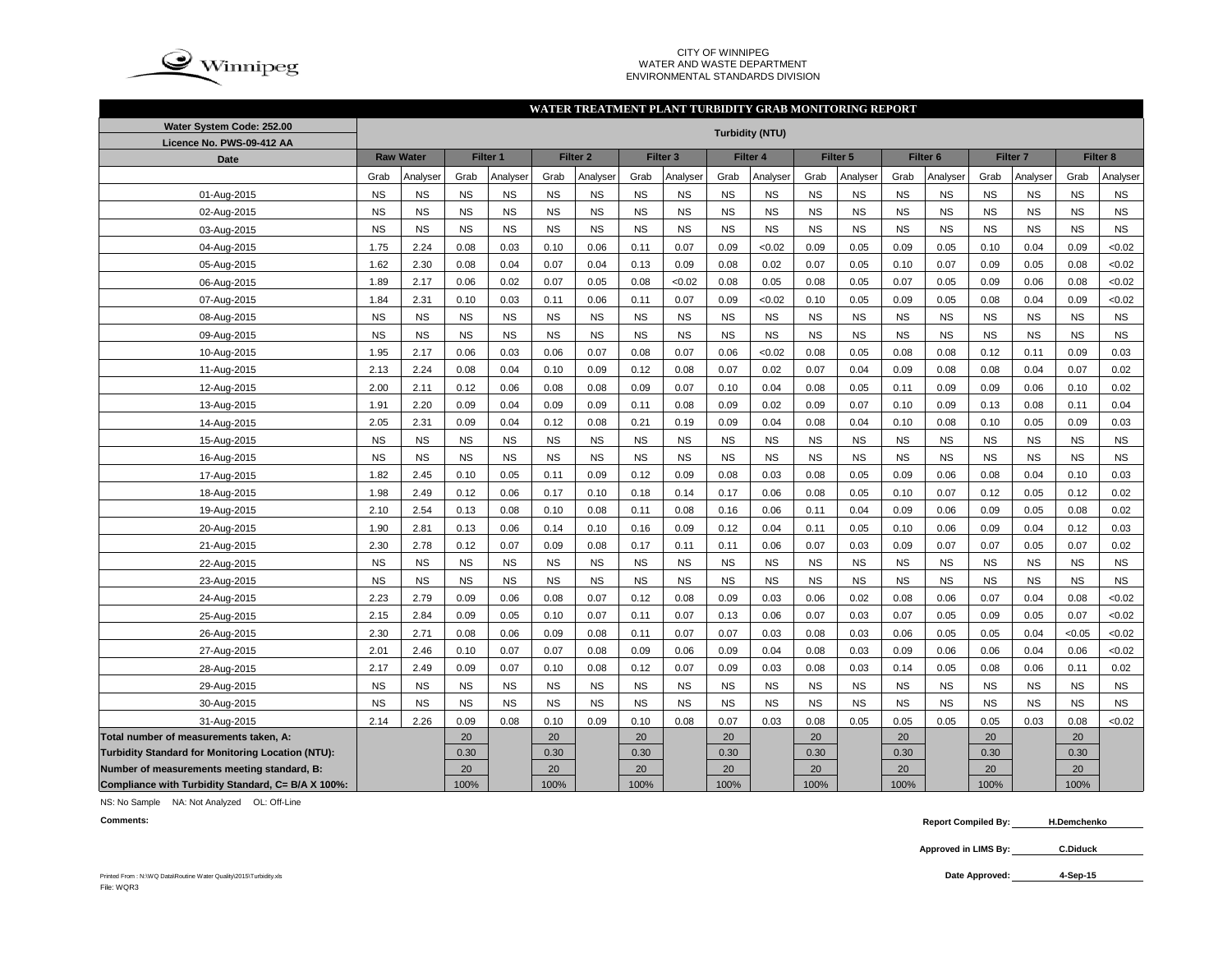

# **City of Winnipeg**

Water and Waste Department Water Services

## Deacon Booster Pumping Station WATER TREATMENT PLANT FREE CHLORINE ON-LINE MONITORING REPORT

Water System Code: **252.00** Licence Number: **PWS-09-412 AA**

Report Created: 01 September 2015 80 and 2015 Report Period: August 2015

|                                             |         | <b>BRANCH1</b><br>[mg/L] |         | <b>BRANCH2</b><br>[mg/L] |  |  |  |  |
|---------------------------------------------|---------|--------------------------|---------|--------------------------|--|--|--|--|
| Date                                        | Average | Minimum                  | Average | Minimum                  |  |  |  |  |
| 1/08/2015                                   | 1.17    | 1.10                     | 1.08    | 1.01                     |  |  |  |  |
| 2/08/2015                                   | 1.13    | 1.05                     | 1.05    | 0.95                     |  |  |  |  |
| 3/08/2015                                   | 1.11    | 1.03                     | 1.01    | 0.88                     |  |  |  |  |
| 4/08/2015                                   | 1.15    | 0.83                     | 1.08    | 0.80                     |  |  |  |  |
| 5/08/2015                                   | 1.12    | 0.90                     | 1.06    | 0.83                     |  |  |  |  |
| 6/08/2015                                   | 1.14    | 0.83                     | 1.05    | 0.81                     |  |  |  |  |
| 7/08/2015                                   | 1.20    | 1.05                     | 1.12    | 1.01                     |  |  |  |  |
| 8/08/2015                                   | 1.14    | 1.00                     | 1.06    | 0.94                     |  |  |  |  |
| 9/08/2015                                   | 1.09    | 0.99                     | 1.05    | 0.97                     |  |  |  |  |
| 10/08/2015                                  | 1.13    | 0.99                     | 1.09    | 1.00                     |  |  |  |  |
| 11/08/2015                                  | 1.15    | 1.05                     | 1.12    | 1.00                     |  |  |  |  |
| 12/08/2015                                  | 1.22    | 1.10                     | 1.15    | 0.97                     |  |  |  |  |
| 13/08/2015                                  | 1.13    | 1.02                     | 1.01    | 0.87                     |  |  |  |  |
| 14/08/2015                                  | 1.15    | 1.02                     | 1.03    | 0.95                     |  |  |  |  |
| 15/08/2015                                  | 1.14    | 1.02                     | 1.08    | 0.94                     |  |  |  |  |
| 16/08/2015                                  | 1.18    | 0.96                     | 1.10    | 0.88                     |  |  |  |  |
| 17/08/2015                                  | 1.04    | 0.91                     | 0.89    | 0.81                     |  |  |  |  |
| 18/08/2015                                  | 1.09    | 0.98                     | 0.95    | 0.83                     |  |  |  |  |
| 19/08/2015                                  | 1.14    | 0.96                     | 1.02    | 0.90                     |  |  |  |  |
| 20/08/2015                                  | 1.16    | 1.04                     | 1.12    | 0.98                     |  |  |  |  |
| 21/08/2015                                  | 1.11    | 0.99                     | 1.13    | 1.03                     |  |  |  |  |
| 22/08/2015                                  | 1.15    | 1.09                     | 1.08    | 0.98                     |  |  |  |  |
| 23/08/2015                                  | 1.14    | 1.07                     | 1.10    | 0.97                     |  |  |  |  |
| 24/08/2015                                  | 1.12    | 1.01                     | 1.11    | 1.00                     |  |  |  |  |
| 25/08/2015                                  | 1.06    | 0.97                     | 1.12    | 1.02                     |  |  |  |  |
| 26/08/2015                                  | 1.08    | 0.94                     | 1.16    | 1.03                     |  |  |  |  |
| 27/08/2015                                  | 1.06    | 0.99                     | 1.02    | 0.95                     |  |  |  |  |
| 28/08/2015                                  | 1.05    | 0.97                     | 1.05    | 0.93                     |  |  |  |  |
| 29/08/2015                                  | 1.08    | 0.94                     | 1.10    | 0.96                     |  |  |  |  |
| 30/08/2015                                  | 1.08    | 1.01                     | 1.05    | 0.96                     |  |  |  |  |
| 31/08/2015                                  | 1.01    | 0.74                     | 1.03    | 0.74                     |  |  |  |  |
| Total Number of Measurements, A:            |         | 21587                    |         | 21592                    |  |  |  |  |
| Minimum Free Chlorine Standard:             |         | 0.50                     |         | 0.50                     |  |  |  |  |
| Number of Measurements Meeting Standard, B: |         | 21587                    |         | 21592                    |  |  |  |  |
| COMPLIANCE, $C = B/A \times 100\%$ :        |         | 100                      |         | 100                      |  |  |  |  |

File Path: N:\Water Treatment Branch\Administration\Reports\Regulatory Submissions\Chlorine\2015\08-August

Submitted By (Print): D.Merredew

Signature: Original signed by D.Merredew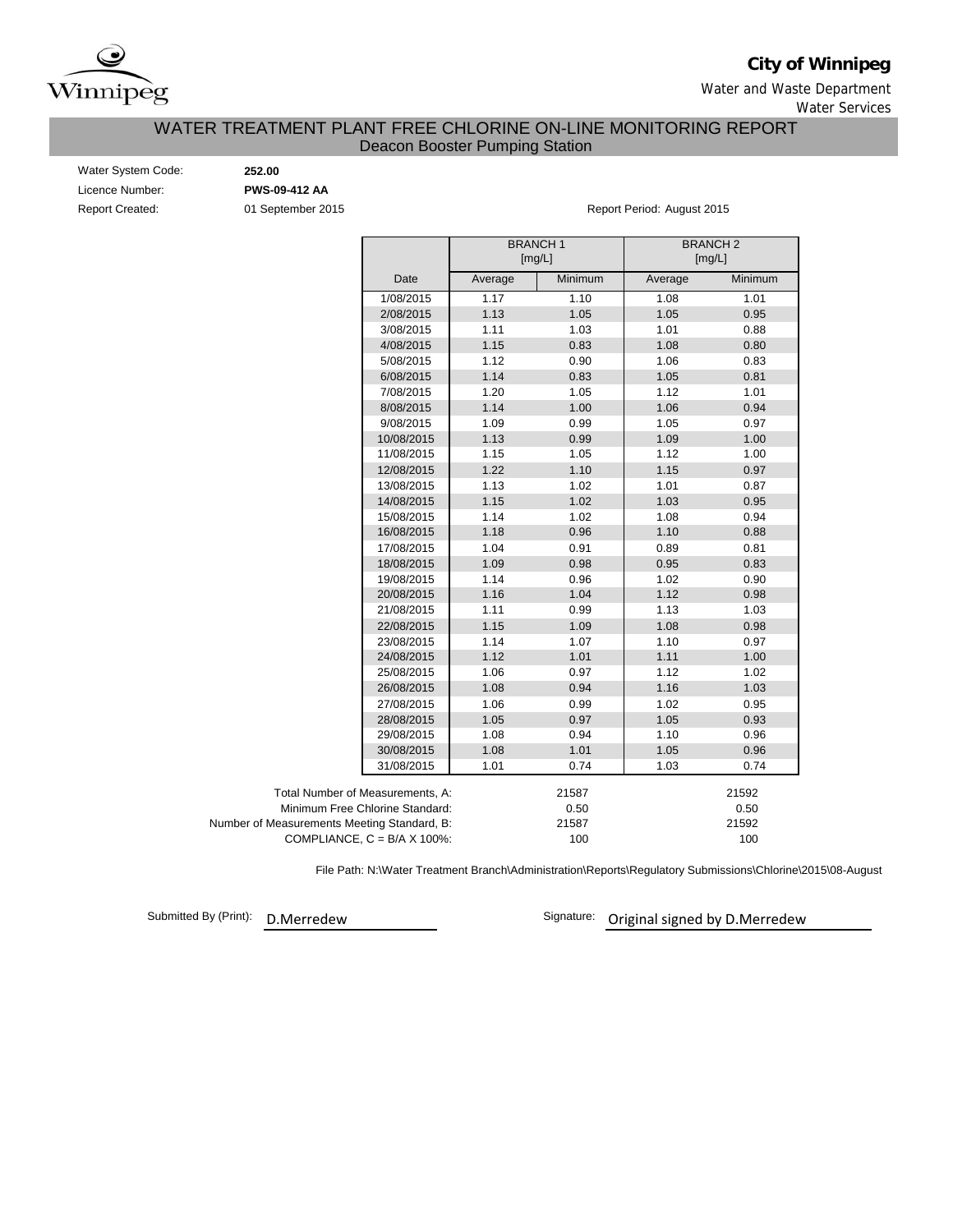| $\rightarrow$ Winnipeg |
|------------------------|
|                        |

### CITY OF WINNIPEG WATER AND WASTE DEPARTMENT ENVIRONMENTAL STANDARDS DIVISION

| WATER TREATMENT PLANT CHLORINE GRAB MONITORING REPORT |             |                                         |                                 |             |                                         |                                 |
|-------------------------------------------------------|-------------|-----------------------------------------|---------------------------------|-------------|-----------------------------------------|---------------------------------|
| Water System Code: 252.00                             |             | Deacon Booster Pumping Station Branch 1 |                                 |             | Deacon Booster Pumping Station Branch 2 |                                 |
| Licence No. PWS-09-412 AA                             |             |                                         |                                 |             |                                         |                                 |
| <b>Date</b>                                           |             | Free Chlorine (mg/L)                    | <b>Total Chlorine</b><br>(mg/L) |             | Free Chlorine (mg/L)                    | <b>Total Chlorine</b><br>(mg/L) |
|                                                       | Analyser    | Grab                                    | Grab                            | Analyser    | Grab                                    | Grab                            |
| 01-Aug-2015                                           | <b>NS</b>   | $_{\rm NS}$                             | <b>NS</b>                       | <b>NS</b>   | <b>NS</b>                               | <b>NS</b>                       |
| 02-Aug-2015                                           | <b>NS</b>   | $_{\rm NS}$                             | <b>NS</b>                       | <b>NS</b>   | <b>NS</b>                               | <b>NS</b>                       |
| 03-Aug-2015                                           | <b>NS</b>   | <b>NS</b>                               | <b>NS</b>                       | <b>NS</b>   | <b>NS</b>                               | <b>NS</b>                       |
| 04-Aug-2015                                           | 0.87        | 1.16                                    | 1.35                            | 0.86        | 1.03                                    | 1.23                            |
| 05-Aug-2015                                           | 1.17        | 1.19                                    | 1.37                            | 1.04        | 1.07                                    | 1.22                            |
| 06-Aug-2015                                           | 1.11        | 1.20                                    | 1.40                            | 1.04        | 1.12                                    | 1.28                            |
| 07-Aug-2015                                           | 1.20        | 1.26                                    | 1.43                            | 1.15        | 1.10                                    | 1.26                            |
| 08-Aug-2015                                           | <b>NS</b>   | $_{\rm NS}$                             | <b>NS</b>                       | <b>NS</b>   | <b>NS</b>                               | <b>NS</b>                       |
| 09-Aug-2015                                           | <b>NS</b>   | <b>NS</b>                               | <b>NS</b>                       | <b>NS</b>   | <b>NS</b>                               | <b>NS</b>                       |
| 10-Aug-2015                                           | 1.46        | 1.25                                    | 1.40                            | 1.06        | 1.14                                    | 1.28                            |
| 11-Aug-2015                                           | 1.19        | 1.19                                    | 1.35                            | 1.16        | 1.15                                    | 1.27                            |
| 12-Aug-2015                                           | 1.28        | 1.30                                    | 1.45                            | 1.22        | 1.17                                    | 1.33                            |
| 13-Aug-2015                                           | 1.14        | 1.12                                    | 1.28                            | 1.02        | 1.10                                    | 1.24                            |
| 14-Aug-2015                                           | 1.14        | 1.19                                    | 1.42                            | 1.02        | 1.16                                    | 1.34                            |
| 15-Aug-2015                                           | <b>NS</b>   | $_{\rm NS}$                             | <b>NS</b>                       | <b>NS</b>   | <b>NS</b>                               | NS                              |
| 16-Aug-2015                                           | <b>NS</b>   | NS                                      | <b>NS</b>                       | <b>NS</b>   | <b>NS</b>                               | <b>NS</b>                       |
| 17-Aug-2015                                           | 1.08        | 1.14                                    | 1.29                            | 0.93        | 1.07                                    | 1.24                            |
| 18-Aug-2015                                           | 1.10        | 1.21                                    | 1.40                            | 0.91        | 1.05                                    | 1.24                            |
| 19-Aug-2015                                           | 1.04        | 1.13                                    | 1.30                            | 0.94        | 1.07                                    | 1.23                            |
| 20-Aug-2015                                           | 1.22        | 1.24                                    | 1.41                            | 1.12        | 1.20                                    | 1.40                            |
| 21-Aug-2015                                           | 1.12        | 1.19                                    | 1.35                            | 1.12        | 1.15                                    | 1.34                            |
| 22-Aug-2015                                           | <b>NS</b>   | $_{\rm NS}$                             | <b>NS</b>                       | <b>NS</b>   | <b>NS</b>                               | <b>NS</b>                       |
| 23-Aug-2015                                           | <b>NS</b>   | $_{\rm NS}$                             | <b>NS</b>                       | <b>NS</b>   | <b>NS</b>                               | $_{\rm NS}$                     |
| 24-Aug-2015                                           | 1.15        | 1.20                                    | 1.34                            | 1.05        | 1.11                                    | 1.28                            |
| 25-Aug-2015                                           | 1.08        | 1.18                                    | 1.31                            | 1.13        | 1.23                                    | 1.34                            |
| 26-Aug-2015                                           | 1.09        | 1.17                                    | 1.37                            | 1.20        | 1.24                                    | 1.42                            |
| 27-Aug-2015                                           | 1.09        | 1.18                                    | 1.35                            | 1.03        | 1.12                                    | 1.31                            |
| 28-Aug-2015                                           | 1.06        | 1.06                                    | 1.22                            | 1.08        | 1.08                                    | 1.28                            |
| 29-Aug-2015                                           | $_{\rm NS}$ | NS                                      | $_{\rm NS}$                     | $_{\rm NS}$ | $_{\rm NS}$                             | <b>NS</b>                       |
| 30-Aug-2015                                           | $_{\rm NS}$ | <b>NS</b>                               | $_{\rm NS}$                     | ${\sf NS}$  | $_{\rm NS}$                             | <b>NS</b>                       |
| 31-Aug-2015                                           | 0.96        | 1.03                                    | 1.17                            | 1.01        | 1.01                                    | 1.17                            |
| Total number of measurements taken, A:                |             | 20                                      |                                 |             | 20                                      |                                 |
| Chlorine Standard for Monitoring Location (mg/L):     |             | 0.50                                    |                                 |             | 0.50                                    |                                 |
| Number of measurements meeting standard, B:           |             | 20                                      |                                 |             | 20                                      |                                 |
| Compliance with Chlorine Standard, C= B/A X 100%:     |             | 100%                                    |                                 |             | 100%                                    |                                 |

|  | Comments | ົ∩mpiled Bv:<br>Renor* | )emchenko |
|--|----------|------------------------|-----------|
|--|----------|------------------------|-----------|

**Approved in LIMS By:**

**C.Diduck**

|            |  | Printed From: N:WQ Data\Routine Water Quality\2015\Chlorine.xls |
|------------|--|-----------------------------------------------------------------|
| File: WQR3 |  |                                                                 |

 $P$ Pate Approved:  $\frac{M}{M}$ 

**4-Sep-15**